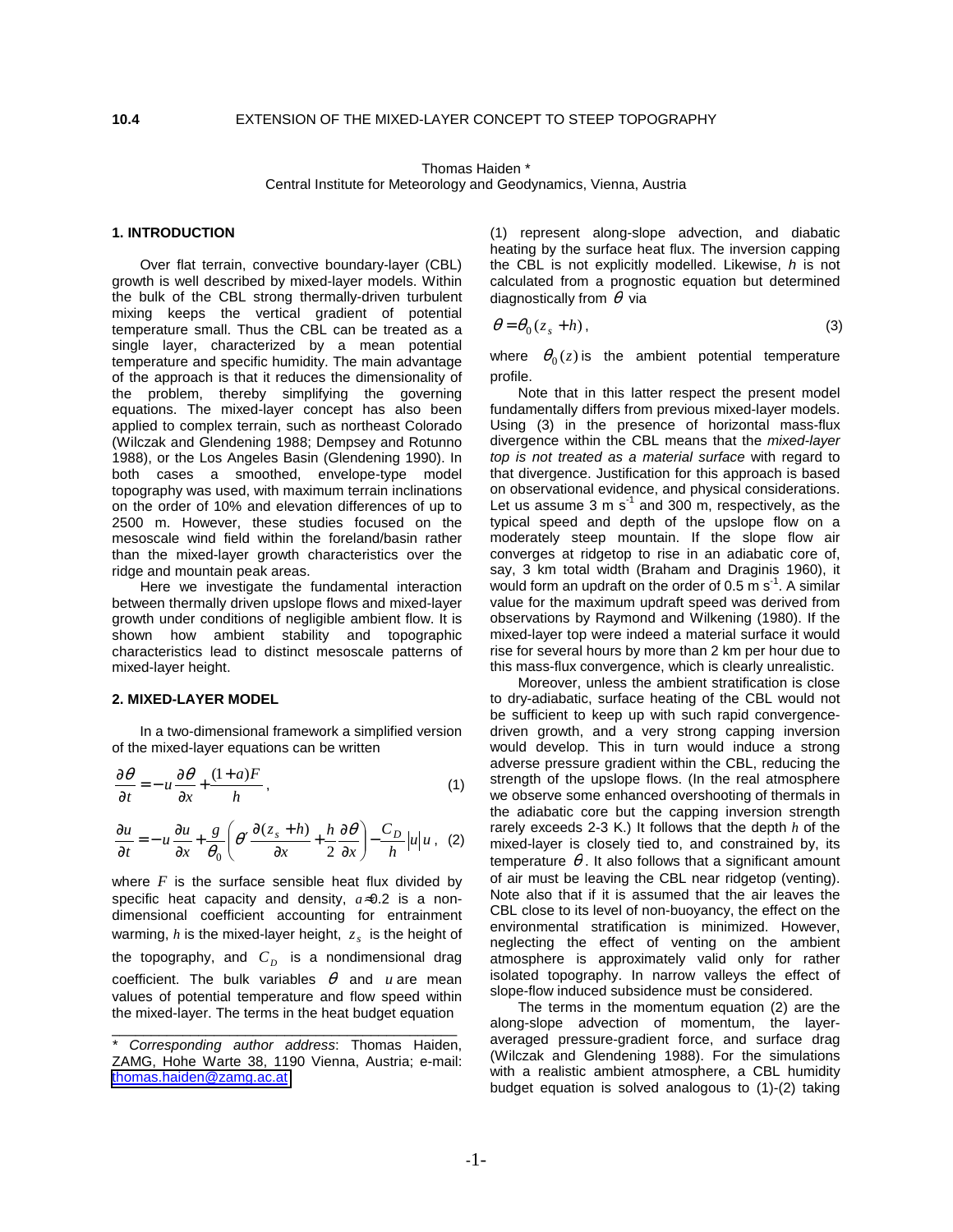into account advection, surface evapotranspiration, and entrainment.

### **3. SIMULATION SETUP**

 The mixed-layer equations (1)-(3) are numerically integrated for both idealized and realistic topographic cross-sections and ambient temperature profiles. A sinusoidal surface forcing

$$
F(t) = \frac{H_m}{c_p \rho} \sin(\omega t)
$$
 (4)

is prescribed, with a half-period of 12 hours, and a maximum sensible heat flux of  $H_m = 500$  W m<sup>-2</sup>. This corresponds to strong daytime heating typically found in the semi-arid regions of the southwestern U.S. The idealized topographic profile is of the form

$$
z_s(x) = z_0 + \frac{z_m}{1 + (x/a)^2}
$$
 (5)

with varying mountain heights and half-widths. In the idealized simulations the ambient stratification corresponds to that of the standard atmosphere, i.e.  $\theta$ increases with height at a rate of 3.5 K  $km^{-1}$ .

 Realistic topographic cross-sections are taken from a 1 km digital elevation dataset. Two 100 km west-east sections in south-central Colorado are studied, one through the Sangre de Cristo mountains, and one at the same longitude, about 60 km to the north, through the Wet Mountains. Ambient potential temperature and humidity profiles are based on NOAA/FSL Mesoscale Analysis and Prediction System (MAPS) analyses from 13 Aug 1999. On that day, highly selective mountain cumulus initiation was observed in the area. Around 10 MST, cumulus clouds started to form over the Sangre de Cristo range, whereas none were observed over the Wet Mountains which rise to roughly the same elevation.

 The model is run at 1 km horizontal resolution. In addition to the forcing terms shown in (1)-(2), some horizontal diffusion is applied to the mixed-layer variables.

## **4. THE STEEP SLOPE 'BOTTLENECK'**

The most fundamental effect of upslope flows on mixed-layer evolution is a retardation, or even complete suppression, of the growth driven by surface heating. This is because in a stable atmosphere any upward motion causes advection of potentially colder air, giving a negative contribution to the heat budget. Figure 1 shows that due to this mechanism the mixed-layer depth at the upper mountain slopes (maximum inclination 15%) has reached less than 100 m after 2 hours of heating, whereas it approaches 1 km over the foreland. Over the upper slopes, the mixed-layer has essentially become a Prandtl-type slope-flow layer, with advection balancing surface heating. The mixed layer top over the foreland rises little as the mountain is approached. To a



first approximation it intersects the topography quasi-

horizontally.

*Figure 1: Mixed-layer growth after 2 hours of simulation in a standard atmosphere, over a mountain with 1500 m maximum relative height, and 5 km half-width. Thin lines indicate potential temperature, the dashed line shows the mixed-layer top.* 



*Figure 2: Along-slope mass-flux within the mixed-layer shown in Figure 1. Note the near constant values over the upper parts of the slopes where the mixed-layer is thin, indicating quasi-equilibrium upslope flow. Mountain profile inserted for reference.* 

Over the foreland, the along-slope mass-flux (Figure 2) increases towards the mountain. As long as the terrain inclination is small (on the order of a few percent or less) a linear regime is present in which slope flow strength increases with increasing slope. The mass-flux reaches a maximum near the foot of the mountain and then decreases sharply towards the steepest slopes. Here, the two terms on the r.h.s. of (1) cancel each other almost completely, resulting in an equilibrium mass-flux given by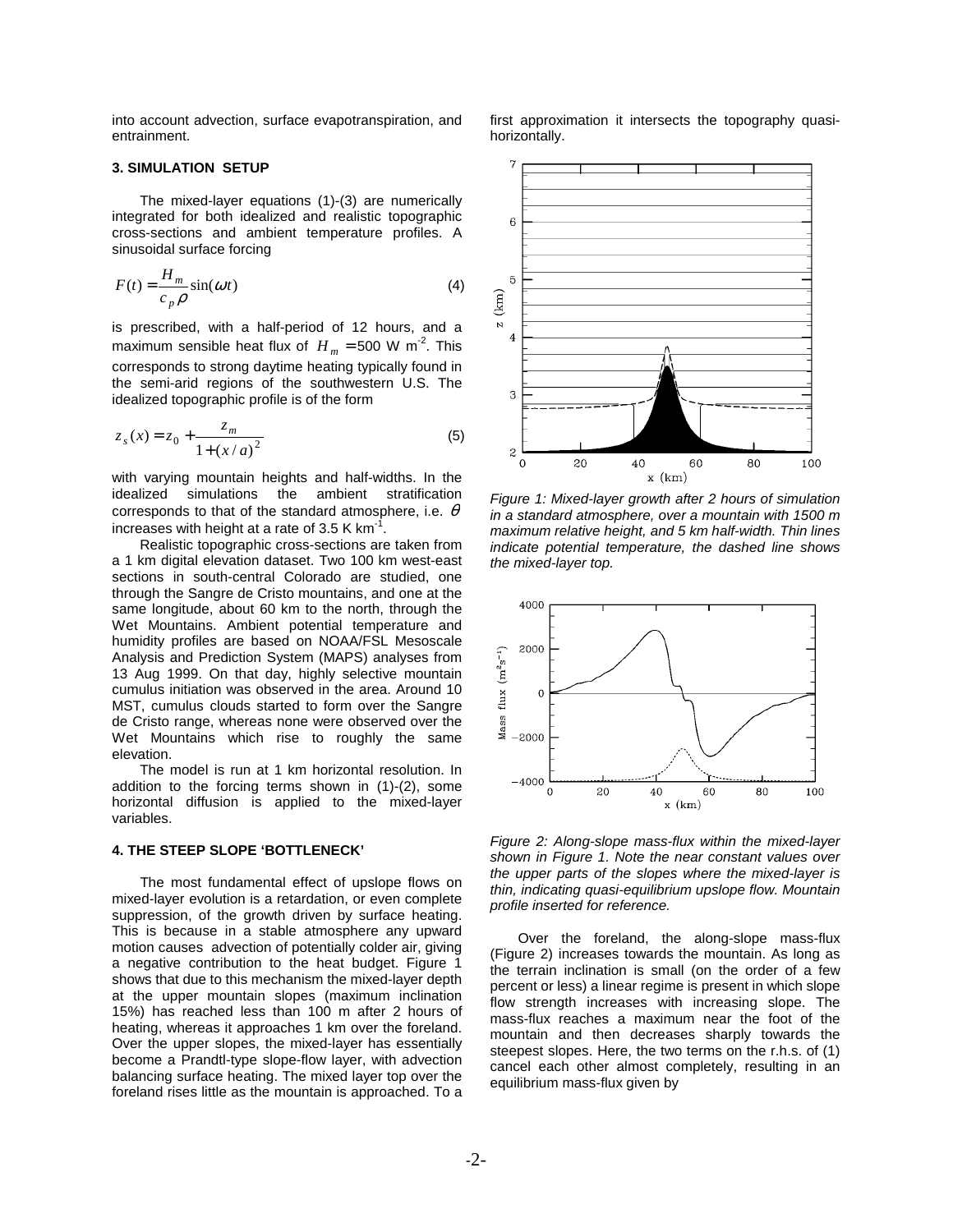$$
(hu)_{eq} = \frac{F}{\sin \alpha \, d\theta_0 / dz},\tag{6}
$$

 which decreases with increasing slope inclination. In a stably stratified atmosphere, a steep slope acts like a 'bottleneck' on along-slope mass-flux (Vergeiner, 1982). For comparison Figure 3 shows the same simulation for a mountain with halfwidth 15 km, i.e. only a third as steep as the one in the reference run. The reduced CBL growth and associated bottleneck effect is present but less pronounced. There is also a more gradual rise of the mixed-layer top towards the mountain.



*Figure 3: As in Figure 1 but for a mountain half-width of 15 km.* 

# **5. STEEPENING OF THE MIXED-LAYER TOP**

Simulations were also carried out for realistic topographic cross-sections through the Colorado Rockies, and realistic potential temperature profiles. Typically, the stratification in the morning is more stable than the standard atmosphere at low levels, and only marginally stable above, as a result of vertical mixing on the previous day. Figure 4 shows how this affects CBL growth. As in the idealized case, the mixed-layer is most suppressed over the steepest slopes. However, this applies to the outer slopes only, not those within the interior valleys. Here we see the formation of a broad and rather uniform warm core region with a high mixedlayer top. Enhanced by the two-dimensional geometry of the simulation (no flow perpendicular to the crosssection), the mountain range acts like a plateau. At the easten boundary of the warm core the mixed-layer top drops sharply to the lower values found over the foreland. In the presence of a weak synoptic flow such a steepening of the CBL top could result in the formation of a discontinuity and the subsequent development of an elevated dry-adiabatic layer.



 *Figure 4: As in Figure 1 but for realistic topography (a west-east cross-section through the southern Colorado Rockies) and stratification (based on the MAPS analysis from 13 Aug 1999, 05 MST), after 3 hours of simulation. Note the sharp drop of the mixed-layer top at the eastern boundary of the warm core.*

## **6. MOUNTAIN CUMULUS INITIATION**

Mesoscale variations of the mixed-layer top, if considered together with mesoscale patterns of the lifted condensation level (LCL), can aid in understanding spatial patterns of mountain cumulus initiation. The day simulated here was characterized by cloudless skies at sunrise, and subsequent development of mountain cumulus strongly tied to individual topographic features. At 10 MST (about 5 hours after sunrise), cumulus clouds began to form over the Sangre de Cristo mountain range but not over the Wet Mountains, 60 km to the north. Figure 5 shows the simulated mixed-layer top and LCL for both areas, after 5 hours of simulation. A Bowen ratio of 5, typical of semi-arid conditions was assumed. As expected, the LCL generally rises from the foreland towards the mountains. Note that the steep slope bottleneck has broadened compared to +3 hours (Fig. 4) due to the continuous heating. In the case of the Sangre de Cristo mountains the advective supply of moisture is apparently strong enough to keep the LCL from rising too high, and some of the air in the warm core can rise past it. In the Wet Mountains cross-section the mixed-layer is dryer, and the LCL is just marginally reached close to the peaks. Again, the effect of terrain shape is probably exaggerated due to the twodimensional nature of the simulations. Nevertheless, they illustrate the basic interplay between CBL growth and associated drying, and advective cooling and humidity supply by slope flows.